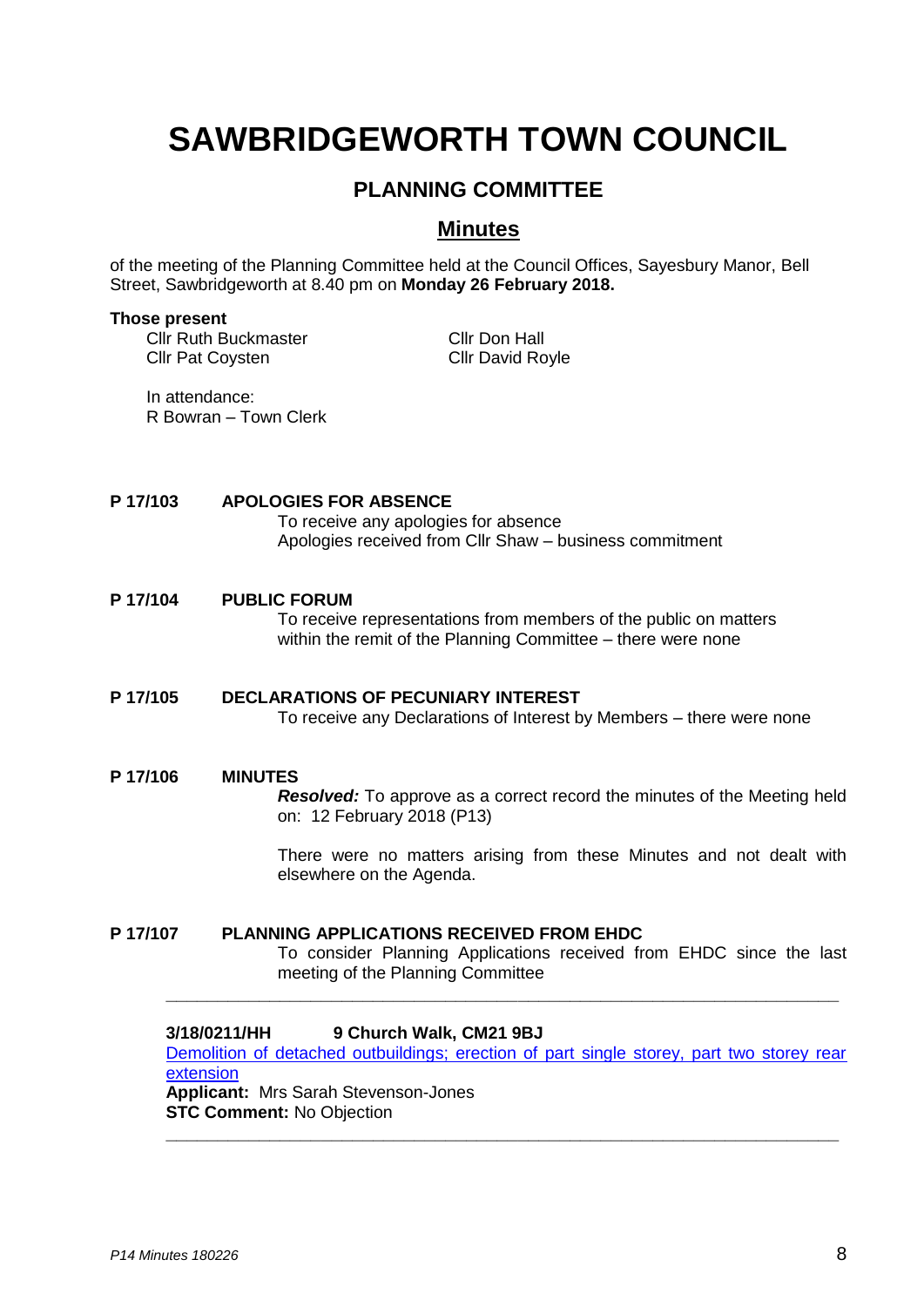#### **P 17/108 LATE PLANNING APPLICATIONS**

To deal with Planning Applications received from EHDC following the Publication of this Agenda and received before 23 February 2018

#### **3/18/0400/FUL Pishiobury House Pishiobury Drive, CM21 0AF**

Alterations to car parking, erection of railings and gates and construction of new refuse storage enclosure **Applicant:** M&D Developments

**\_\_\_\_\_\_\_\_\_\_\_\_\_\_\_\_\_\_\_\_\_\_\_\_\_\_\_\_\_\_\_\_\_\_\_\_\_\_\_\_\_\_\_\_\_\_\_\_\_\_\_\_\_\_\_\_\_\_\_\_\_\_\_\_\_**

**\_\_\_\_\_\_\_\_\_\_\_\_\_\_\_\_\_\_\_\_\_\_\_\_\_\_\_\_\_\_\_\_\_\_\_\_\_\_\_\_\_\_\_\_\_\_\_\_\_\_\_\_\_\_\_\_\_\_\_\_\_\_**

**STC Comment:** No Objection

#### **3/18/0285/HH Land to rear of 5 Bluebell Walk, CM21 0JQ** [Single storey](https://publicaccess.eastherts.gov.uk/online-applications/applicationDetails.do?activeTab=documents&keyVal=P3EUAIGLKBI00) front extension

**Applicant:** Mr S Grayston

**STC Comment:** Objection. This proposal converts an Annex, formerly a garage, into a separate dwelling. It is thus an overdevelopment of the site and contrary to previous consents.

**\_\_\_\_\_\_\_\_\_\_\_\_\_\_\_\_\_\_\_\_\_\_\_\_\_\_\_\_\_\_\_\_\_\_\_\_\_\_\_\_\_\_\_\_\_\_\_\_\_\_\_\_\_\_\_\_\_\_\_\_\_\_\_\_\_**

**3/18/0299/FUL Parsonage Farm Boarding Kennels, CM21 0ND**

[Demolition of kennels and cattery and the erection of 1 no. 3 bedroomed dwelling](https://publicaccess.eastherts.gov.uk/online-applications/applicationDetails.do?activeTab=documents&keyVal=P3EUAIGLKBI00) **Applicant:** Mrs Paula Harding **STC Comment:** No Objection

#### **P 17/109 PLANNING DECISIONS MADE BY EHDC**

To receive Planning Decisions from EHDC

### **3/17/2847/HH 42 School Lane, CM21 9FA**

Single storey front extension linking house and garage and conversion of half of the garage into a habitable space with a new roof over with two dormers. (Amended scheme to 3/17/2244/HH)

**\_\_\_\_\_\_\_\_\_\_\_\_\_\_\_\_\_\_\_\_\_\_\_\_\_\_\_\_\_\_\_\_\_\_\_\_\_\_\_\_\_\_\_\_\_\_\_\_\_\_\_\_\_\_\_\_\_\_\_\_\_\_\_\_\_**

**\_\_\_\_\_\_\_\_\_\_\_\_\_\_\_\_\_\_\_\_\_\_\_\_\_\_\_\_\_\_\_\_\_\_\_\_\_\_\_\_\_\_\_\_\_\_\_\_\_\_\_\_\_\_\_\_\_\_\_\_\_\_\_\_\_**

**Applicant:** Mrs Nazanin Warren. **STC Comment:** No objection. *EHDC Decision:* Granted.

### **3/17/2869/HH 47 Burnside, CM21 0EP**

Demolition of garage replaced with a two storey side extension, single storey rear extension and single storey front infill porch extension **Applicant:** Mr David Ashton. *STC Comment:* No objection. *EHDC Decision:* Granted. **\_\_\_\_\_\_\_\_\_\_\_\_\_\_\_\_\_\_\_\_\_\_\_\_\_\_\_\_\_\_\_\_\_\_\_\_\_\_\_\_\_\_\_\_\_\_\_\_\_\_\_\_\_\_\_\_\_\_\_\_\_\_\_\_\_**